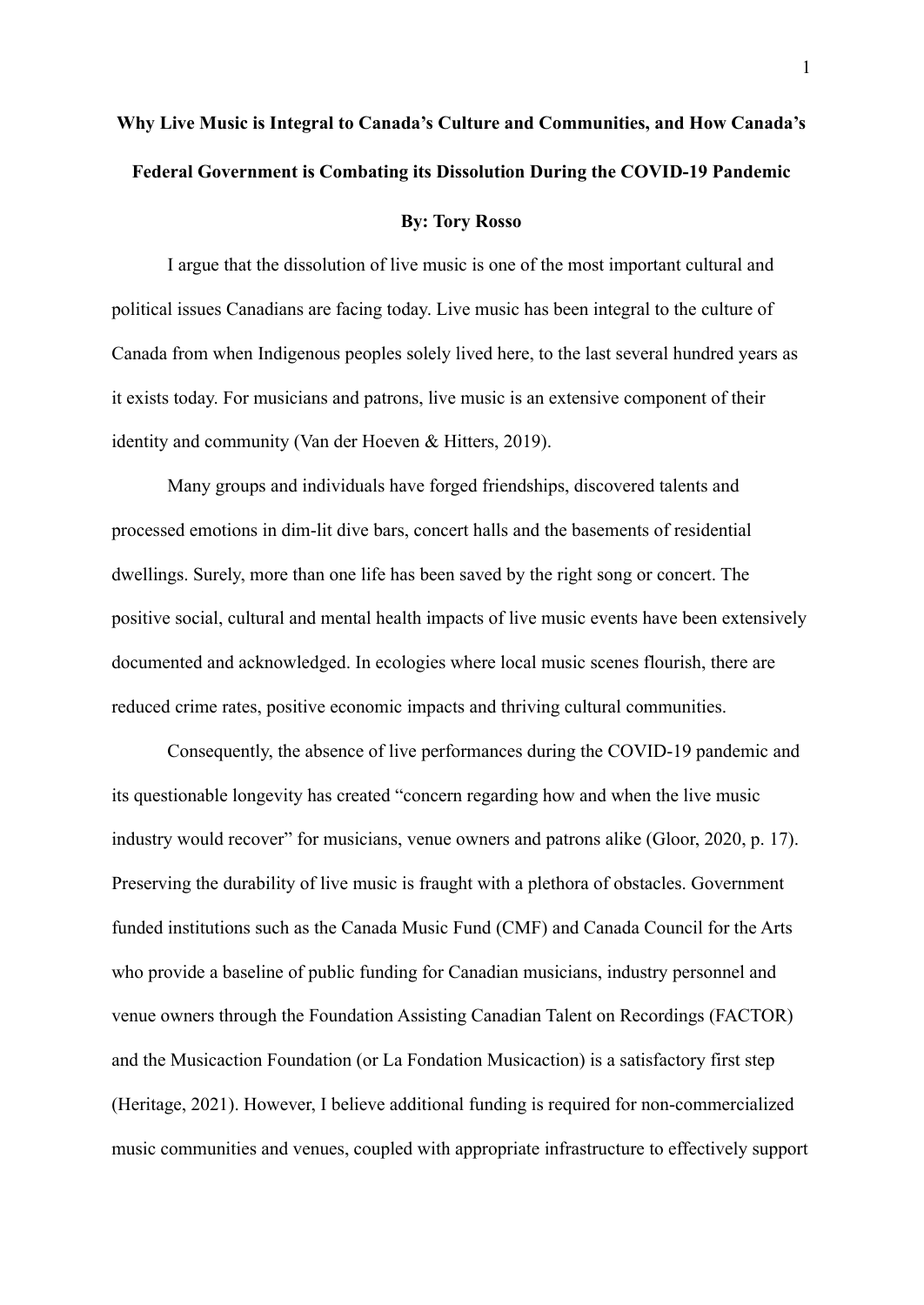# Live Music Dissolution and Preservation in COVID-19 Era Canada 2 AUTHOR: TORY ROSSO

music communities in urban centres (Van der Hoeven & Hitters, 2019). Additionally, a greater emphasis on music in K to 12 education and scholarly circles would collectively benefit the preservation of live music in Canada. While the federal Liberal government publicly funds Canadian music, more effective policy decisions by individuals who truly care for the arts would contribute to increasing the longevity of live music in Canada.

#### **Review of the Literature**

The review of the literature focuses on the social, cultural and economic implications of live music through Van der Hoeven and Hitters (2019), Botstein's (2020) study on the effect of the COVID-19 pandemic on live music, as well as Canada's (2021) government and organizational advocacy for COVID-19 mitigation; they are organized chronologically.

Van der Hoeven and Hitters (2019) provide an "overview of the social and cultural values attributed to live music ecologies in urban environments" (p. 263). To determine the merit of live music communities, the pair conducted a "qualitative content analysis on music reports and strategies to assess the social and cultural values attributed to live music ecologies" (p. 265). Their study found both the social value and cultural value of live music ecologies in urban centres to be extremely beneficial to not just the communities they originated from, but to greater areas, as social capital is noted to have a positive "spillover effect" and public engagement may reduce crime (p. 266). Additionally, their study found musical creativity to breed talent development, resulting in increased overall cultural vibrancy in urban centres (p. 267).

Botstein (2020) highlights the effects of the COVID-19 pandemic on the American populace, particularly musicians and the institution of live music, acknowledging similar detriments have taken place in Canada and globally (p. 352). Accordingly, Botstein hypothesises and analyzes the disparity of live music, citing a lack of "meaningful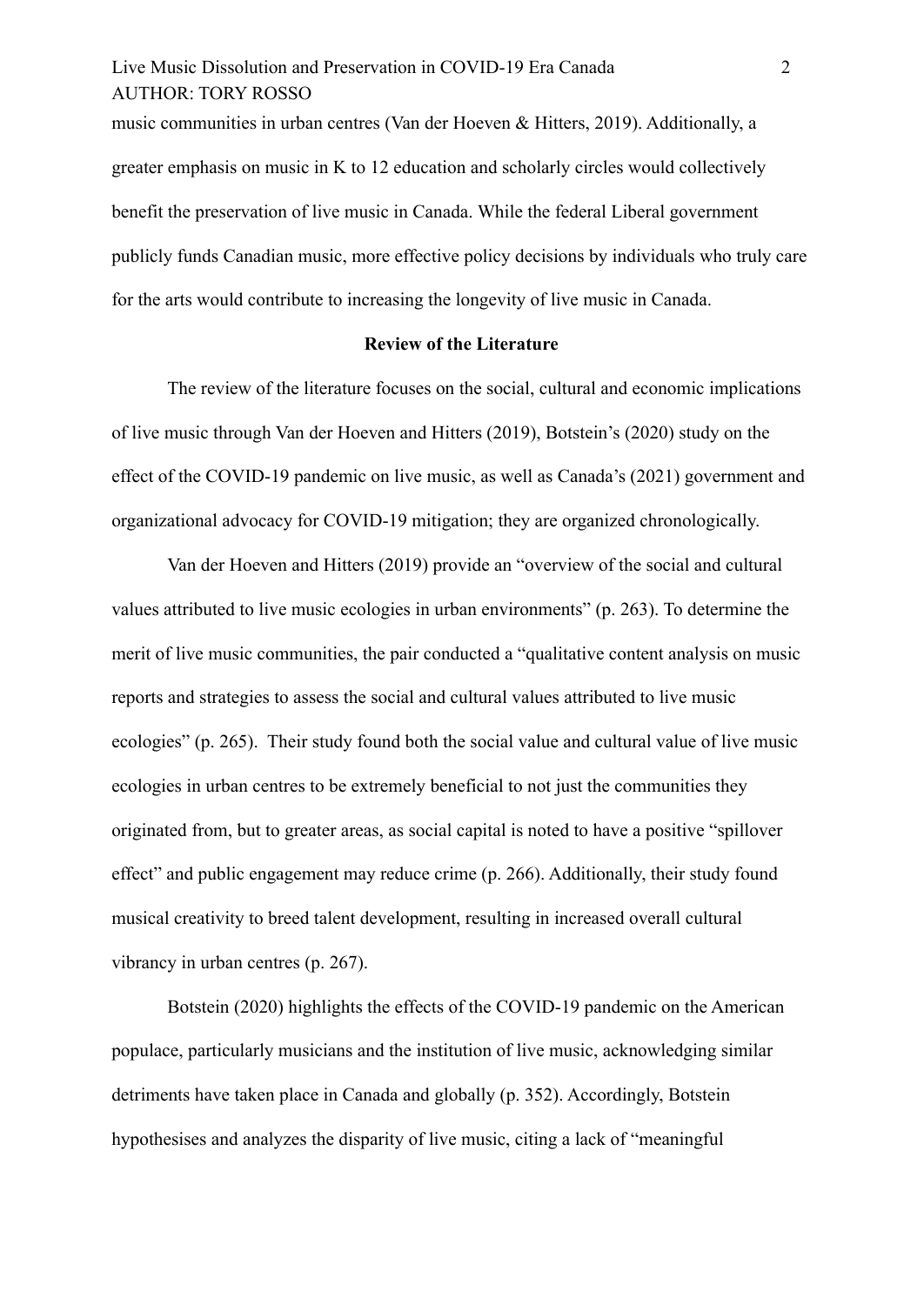# Live Music Dissolution and Preservation in COVID-19 Era Canada 3 AUTHOR: TORY ROSSO

government support for the arts" (p. 353). In addition to government and public support, Botstein requests additional academic acknowledgement, along with cultural education and indoctrination on a societal level to restore live music (pp. 358-359).

The Canada (2021) Middle East and Africa (MENA) report is transcribed as part of a speech made by the Honourable Steven Guilbeault, Minister of Canadian Heritage for the Federal Liberal Government on Aug. 7, 2021, to highlight the financial contributions the Canadian government is injecting in response to the COVID-19 pandemic (para. 1). In the article, the government breaks down their budget of \$70M CAD and briefly discusses how they are distributing the funding to provide support for Canadian artists and industry (paras. 2-4). Additionally, the article discusses the Foundation Assisting Canadian Talent on Recordings (FACTOR) and the Musicaction Foundation as the primary organizations which handle distribution of funding (para. 5). Federal Minister Guilbeault concludes the article, stating the "Government of Canada is protecting good jobs in our Canadian creative and cultural industries, for decades to come" (para. 10).

#### **Cultural and Economic Implications of Live Music**

Compared to other social, cultural and economic topics, little scholarly research has been conducted on the social, cultural and economic implications of live music (Botstein, 2020). However, the investigatory data and anecdotal evidence garnered by a brave few supports its function in a healthy, prosperous society which "fosters culture and creativity" (Victoria, 2011, p. 26). Van der Hoeven and Hitters (2019) discuss the examination of the social and cultural values attributed to live music ecologies in urban centres. By analyzing qualitative content in the form of reports and strategies from a host of countries (including Canada), the pair noted three separate categories for social value; social capital, public engagement and identity (p. 266) and another trio for cultural value; musical creativity,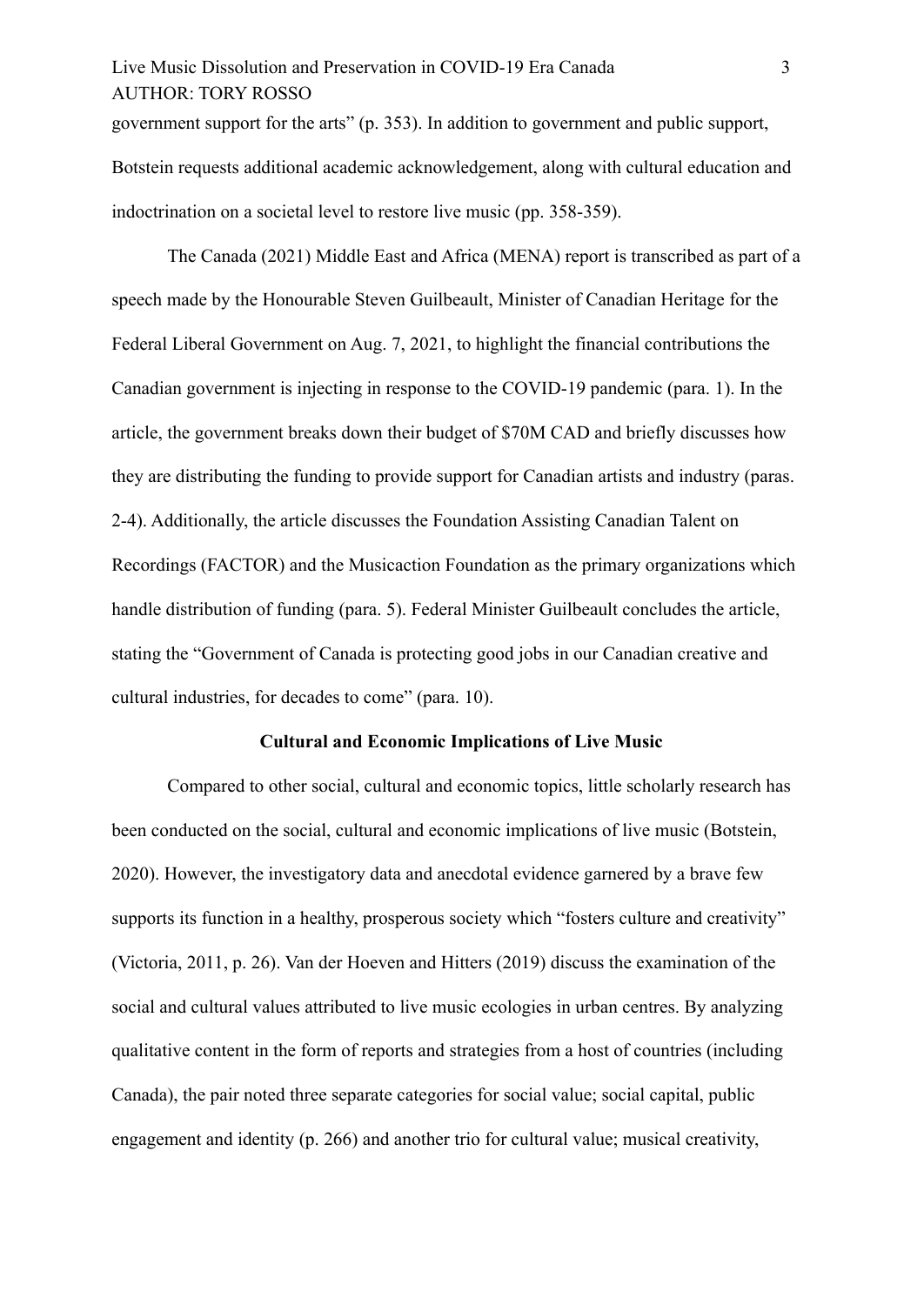# Live Music Dissolution and Preservation in COVID-19 Era Canada 4 AUTHOR: TORY ROSSO

cultural vibrancy and talent development (p. 267). Unsurprisingly, "live music enhances a sense of belonging and allows people to connect to each other" and subsequently fosters positive mental health and creative circles (p. 266).

By attending or performing live concerts, groups and individuals may find community and explore self-identity. These groups and individuals are chiefly motivated by "escape from everyday life, socialisation and family togetherness" while attending live music events (Davies, 2020, p. 185). Undoubtedly, the "enhanced social networks and social engagement" achieved from live music mitigates mental health disparity associated with the COVID-19 pandemic and previous comorbidities (Victoria, p. 25, 2011). Similarly, Behr et al. describe another tension in cultural industries, which is chasing funding versus actual artistic creation: "The pressure to translate cultural activity into economic value has a longer history, resulting in the problem of 'energies [being] directed into chasing funding and collecting evidence rather than achieving cultural purposes" (Behr et al., 2016, pp. 403-404).

Albeit "the pressure to translate cultural activity into economic value" renders difficulty in measuring social and cultural values tangibly, they do carry compounding and indirect economic effects (Behr et al., 2016, p. 403). For example, a study conducted in the province of Victoria in Australia found that over \$322 million was generated by live music venues in 2011 – a substantial contribution to the overall GDP of the nation (Victoria, 2011, p. 21). While the figures may be similar in Canadian context, it is indicative of the economic capability in which live music possesses.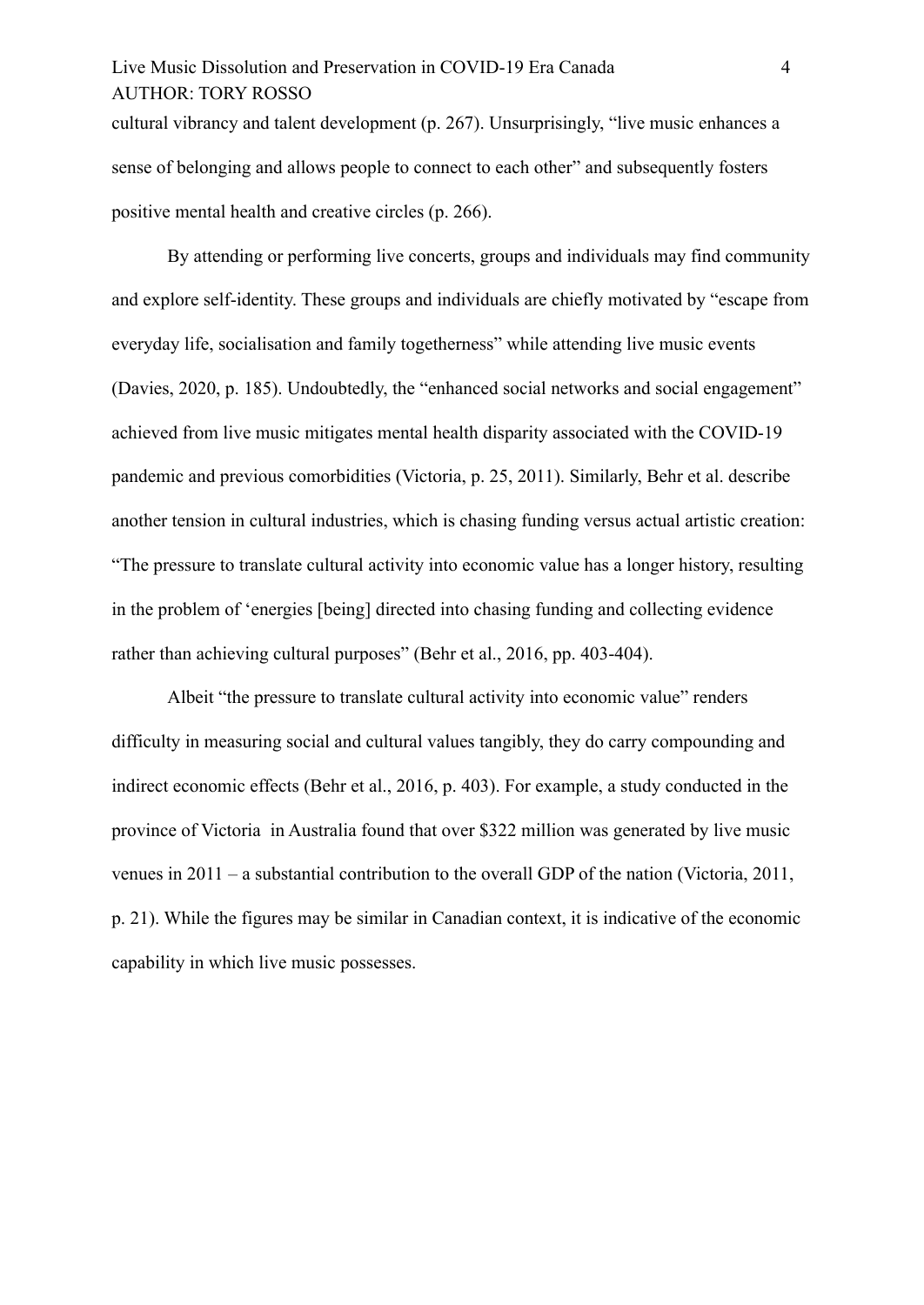| <b>Live Music</b><br><b>Status</b> | <b>Bars and Hotels</b> | <b>Nightclubs</b> | Cafes &<br><b>Restaurants</b> | <b>Total</b> |  |
|------------------------------------|------------------------|-------------------|-------------------------------|--------------|--|
| <b>Total Turnover</b>              |                        |                   |                               |              |  |
| Dependent                          | 233                    | 17                | 49                            | 299          |  |
| Supported                          | 89                     | 7                 | 16                            | 112          |  |
| Incidental                         | 252                    | 19                | 83                            | 353          |  |
| Total                              | 574                    | 43                | 148                           | 764          |  |
| <b>Live Music Increment</b>        |                        |                   |                               |              |  |
| Dependent                          | 233                    | $17^{1}$          | 49                            | 299          |  |
| Supported                          | 18                     | 1                 | ż                             | 23           |  |
| Incidental                         | 0                      | о                 | 0                             | 0            |  |
| Total                              | 251                    | 19                | 52                            | 322          |  |

|  | Table 1: Total Turnover by Victorian Venus Type (\$m; Victoria, 2011, p. 21) |  |  |  |  |  |
|--|------------------------------------------------------------------------------|--|--|--|--|--|
|  |                                                                              |  |  |  |  |  |

Additionally, it must be noted there are many indirect economic impacts of live music. Aside from paying the musicians, techs, venues and venue employees, revenue is also generated through the sale of alcohol and food, with additional contributions made from touring musicians who may purchase fuel for their tour vehicles, hotel rooms, etc. (Van Der Hoeven & Hitters, p. 264, 2019). For example, the indirect economic outcome of touring musicians is highlighted through Neller (2021), as she states, "I always pay my band, along with the costs of food, gas, and hotels" while on tour and during recordings sessions (p. 3).

Politicians and policymakers are chiefly concerned with the economic impact of music, social and cultural values that are often overlooked. However, these social and cultural values are proven to not only enrich communities intrinsically, economically and conversely, and should be studied and enhanced (Van Der Hoeven & Hitters, 2019, p. 263). While it reigns true, live music is an incubator for social, cultural and economic ignition, and bolstering community; the next section discusses how the institution is at risk and has been further exacerbated by the COVID-19 pandemic.

#### **Live Music Dissolution and COVID-19 Pandemic Affect**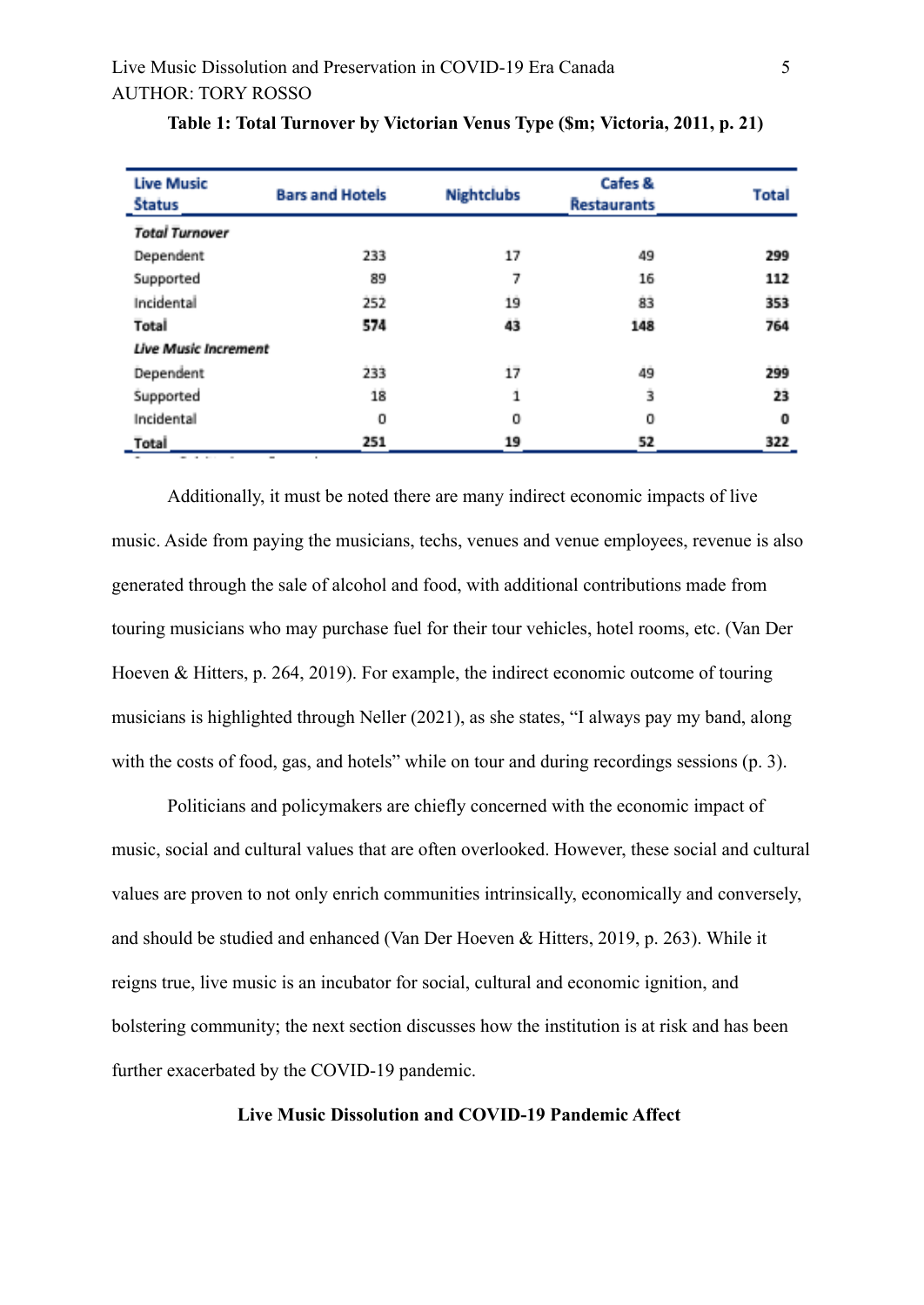# Live Music Dissolution and Preservation in COVID-19 Era Canada 6 AUTHOR: TORY ROSSO

An already struggling artistic medium, live music was further hampered by the COVID-19 pandemic as "public life and therefore public culture were abruptly shut down in America, as they were all over the world" (Botstein, 2020, p. 352). Consequently, many musicians' careers were placed on hold, work did not exist and patrons were denied access to public live music venues (p. 353). By the same token, while many venues globally were forced to close during the pandemic; the United Kingdom estimates nearly "570,000 full-time equivalent jobs in the events sector as a whole" are at risk in an industry which draws nearly £1.3B in annual revenue (Drury et al., 2021, p. 1). Similarly in Canada, the live music industry, which "previously contributed approximately \$3 billion to national GDP and created 72,000 jobs nationwide" has been in stagnant remission and at risk of collapse (Auger, 2020, para. 2). Interestingly, it is rather surprising to see an industry which bolsters such immense cultural contributions and economic implications on the verge of a systemic subsidence. The graph below from Marrone et al. (2020) displays the significant impact of job losses faced by performing artists in the United States during 2020. Shockingly, "[unemployment] is particularly high for performing artists, of whom 27.4 per cent report being unemployed, roughly twice the fraction of non-performing artists" (para. 5).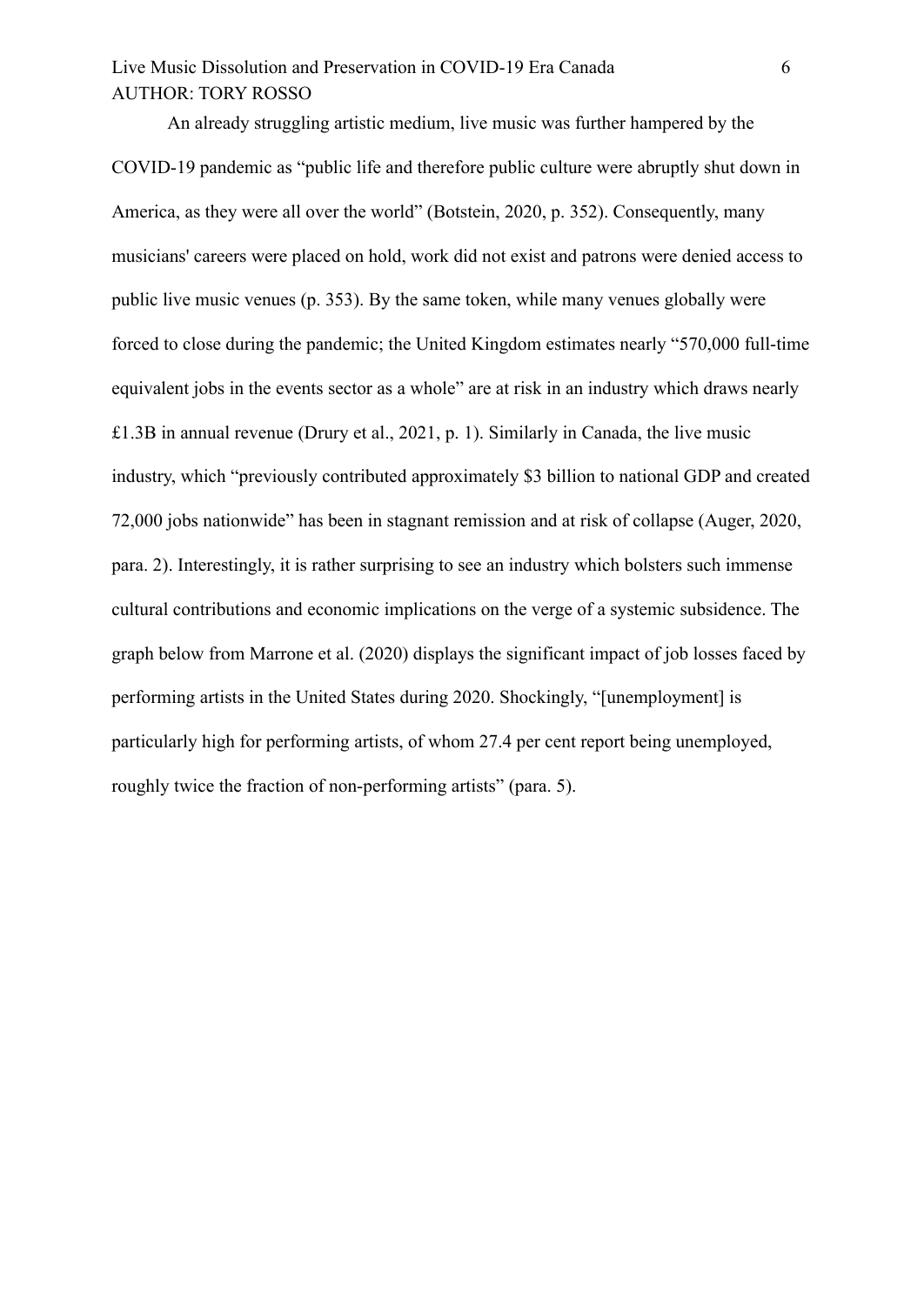#### **Figure 1: Unemployment Rates in Arts and Artist-Heavy Occupations, January 2020**



#### **versus May 2020 (Marrone et al., 2020)**

In reality, the COVID-19 pandemic only exacerbated the decline of musical culture and live concerts, as they had already begun to see a deterioration in North America since the year 2000 (Botstein, 2020). With this intention, it is noted live music in North America has been fundamentally "weakened by the erosion of philanthropy and the sustained absence of support from public funds" (Botstein, 2020, p. 354). Botstein argues although live music may not achieve the broad popularity it once did and consequently does not receive sufficient public funding it is inherently integral to politics, freedom, identity, culture and mental health amongst other facets (p. 356).

While the scope of this section has focused through the macro lens of live music decimation, it is crucial to consider the effects on individuals in music communities on a micro level. Nashville musician Michaela Anne Neller embodies this sentiment eloquently as she states, "The grief of this year has been challenging to come to terms with. We are enduring the loss of our careers, our livelihoods, our financial future, and our spiritual life through connecting musically with others" (Neller, 2021, p. 5). Although music is felt and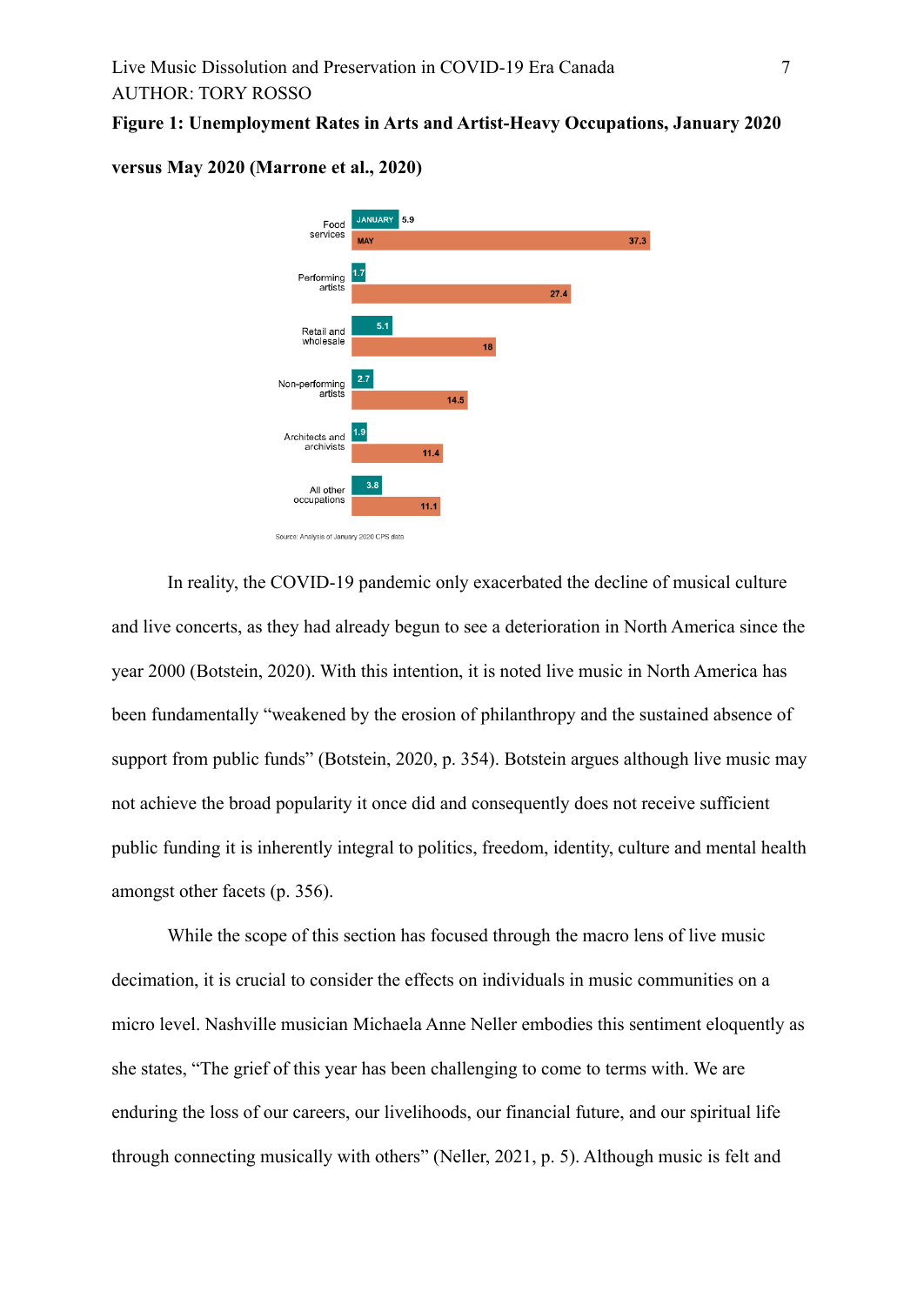# Live Music Dissolution and Preservation in COVID-19 Era Canada 8 AUTHOR: TORY ROSSO

shared by almost the entirety of the populace, its commoditization and profitability have stricken its meanings of hope and solidarity from shared North American culture without its communality being experienced (Botstein, 2020, p. 356). Neller states, "The longer this draws out, the more devastation we all experience. Venues are starting to close. Booking agencies are laying off employees. People's lives as well as the landscape of the live music industry will forever be changed after this" (Neller, 2021, p. 4).

Accordingly, this section effectively demonstrates the economic and cultural threats imposed on the dispersion of live music. The next section discusses how both government and organizations may contribute to the advocacy and preservation of live music through monetary funding and COVID-19 mitigation.

#### **Government and Organisational Advocacy**

As previously discussed, the institution of live music in Canada exists in a fracturable state at risk of collapse. The question is, how can government and organizational efforts intervene to support its existence? Foremostly, Botstein (2020) cites the importance of responsible and effective government for proactive intervention to assist with struggling music scenes during these unprecedented times.

Canada (2021) highlights the contributions and tactics the Canadian Federal government is implementing to support Canadian musicians and live music in Canada as part of the Canada Music Fund (CMF) regarding the COVID-19 pandemic. On Aug. 7, 2021, the Honourable Steven Guilbeault, Minister of Canadian Heritage for the federal Liberal Government emphasized their investment of over \$70 million from 2021-2024 that was established to subsidize and support both Canada's live music community and Canadian musicians through the COVID-19 pandemic (Canada, 2021). Guilbeault notes, "It makes sense to help our live music sector, as our artists, technicians and entrepreneurs are among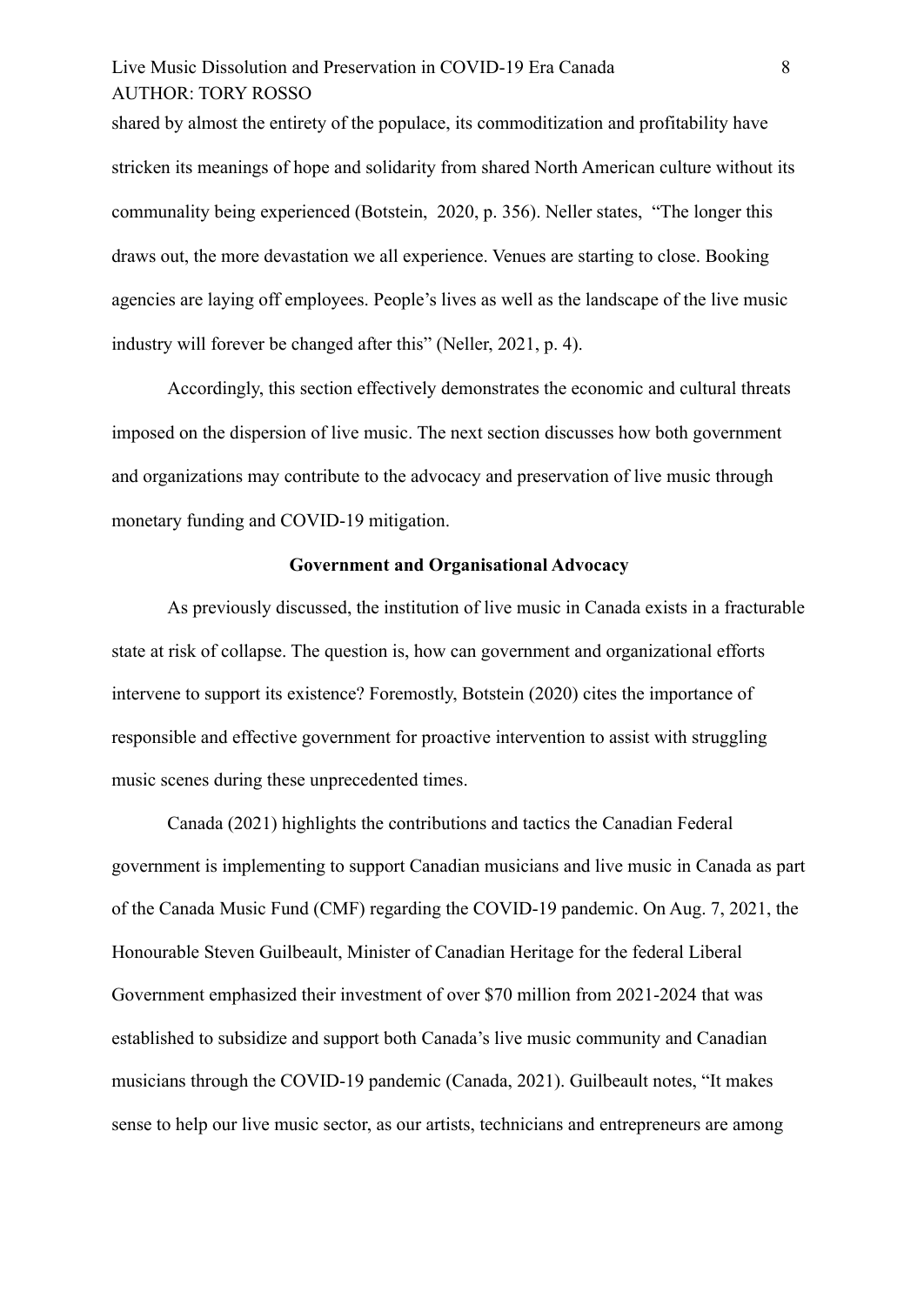Live Music Dissolution and Preservation in COVID-19 Era Canada 9 AUTHOR: TORY ROSSO

those affected the most by the COVID-19 pandemic" (Canada, 2021, para. 10).

One channel of the government's funding is distributed through the Canada Music Fund (CMF) which helps ensure "a diversity of Canadian music artists connect with audiences everywhere" (Heritage, 2021, para. 1). A broad breakdown of funding promises to deliver a sum of \$50 million in COVID-19 related financing in 2021-2022 to Canada's live music sector and musicians through the CMF to mitigate the financial repercussions the country's music industry has endured throughout the pandemic (Canada, 2021). Additionally, "a two-year extension of the \$10 million supplemental annual funding for 2022-2023 and 2023-2024" will be implemented to bolster the support of Canadian artists, promote their works and offer export activities and skills development (Heritage, 2021, para. 7). The government explains the importance of these industry supports as follows:

*By acting now and investing in the live music sector, the Government of Canada is protecting good jobs in our Canadian creative and cultural industries, for decades to come. It makes sense to help our live music sector, as our artists, technicians and entrepreneurs are among those affected the most by the COVID-19 pandemic. I can't wait to enjoy live music together again, and I'm sure neither can you!" (Canada, 2021)*

The federal government distributes much of their arts funding through the FACTOR for English markets and through Musicaction for the Francophone musician populace (Canada, 2021). Another facet of public music funding in Canada is the Canada Council For The Arts, which operates as a "federal, arm's-length Crown corporation created by an Act of Parliament in 1957 to foster and promote the study and enjoyment of, and the production of works in, the arts" (Info source, n.d., para. 6) Working with government advisory, the CCA effectively provided \$315.4 million in grants in 2020-2021 to approximately 7,073 artists (Funding, n.d.). Grants may be especially beneficial to non-commercialized artists who are equipped with immense revenue streams. To emphasize, government funding is crucial to the integrity of live music as "[without] additional government intervention, a staggering 96% of live music venues and stakeholders say they will not be able to remain open in the near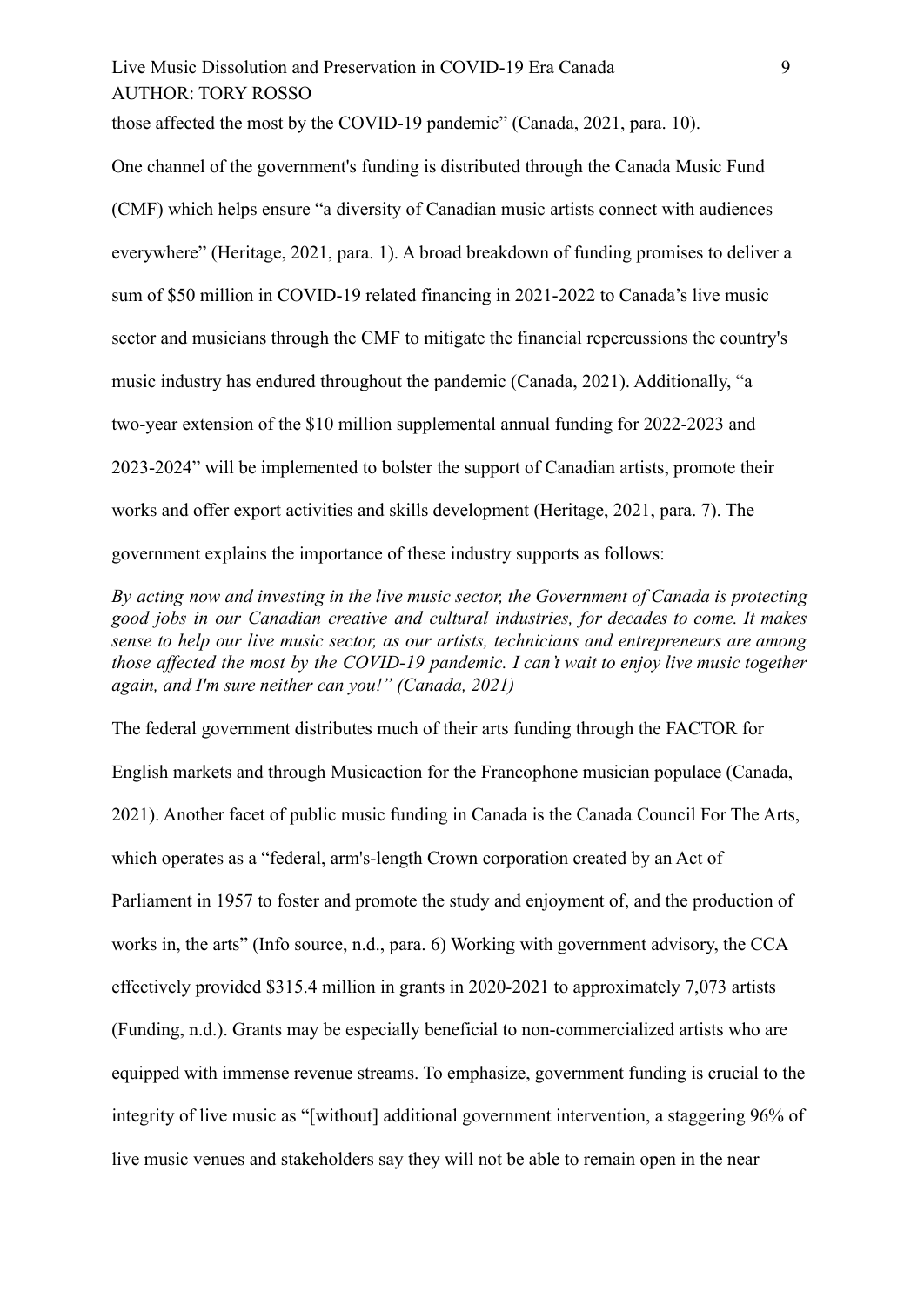# Live Music Dissolution and Preservation in COVID-19 Era Canada 10 AUTHOR: TORY ROSSO future" (Auger, 2020, para. 2).

Through proactive investment in live music and the arts, the Government of Canada is providing security in the creative and cultural sectors. However, when compared to other national governments, Canada's contributions may appear dismal by contrast. Notably, governments in Europe and Asia have guaranteed the financial security and livelihood of artists, restored institutional subsidies and reinstated education in a host of artistic disciplines. Music is a shared tradition in many of these cultures and artists are both prized and fundamental (Botstein, 2020). The European Union boasts a  $\epsilon$ 2.5 billion budget for culture which "exclusively supports the culture and audio-visual sectors" encompassing approximately seven million artist careers (Eu boost for culture, 2021, para. 3). To put this into perspective, the EU's budget translates to roughly \$3.6 billion CAD, overshadowing the Canadian federal budget 47 times. Granted, the Canadian government is certainly making strides in their funding of public arts and live music. However, there is undoubtedly room for additional resources to support live music. Although funding is integral to the conservation of live music, it is essential to briefly explore policy and infrastructure to the conversation.

Given the undeniable merit of social and cultural values of live music in urban centres, Van der Hoeven and Hitters (2019) study displays the importance of urban planning for live music as effective infrastructure is integral to the success of cultures and music communities in urban centres. The authors reflect on this sentiment by stating "urban policies should not just mitigate the negative impacts of popular music (e.g. noise and anti-social behaviour near venues), but also enhance its positive impact on the urban environment" (Van der Hoeven & Hitters, 2019, p. 268). The imposed statement may translate to re-evaluating liquor and noise laws, venue permits and building codes to appropriately suit thriving live music ecologies. By and large, both academics and policymakers may find the Van der Hoeven and Hitters (2019) study useful in incorporating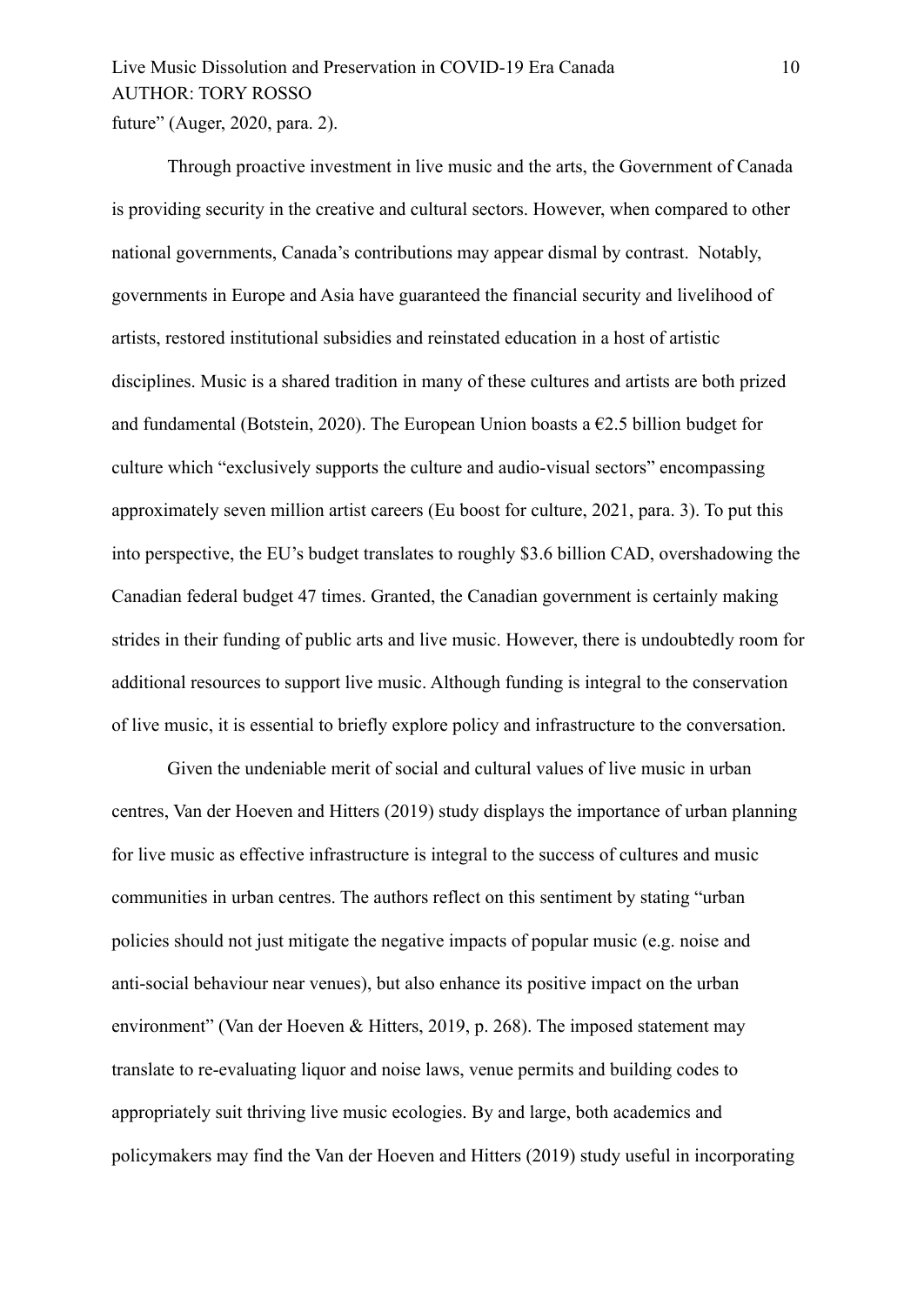# Live Music Dissolution and Preservation in COVID-19 Era Canada 11 AUTHOR: TORY ROSSO

live music into urban planning and infrastructure.

Understandably, outside of policy, funding and infrastructure, Botstein (2020) has introduced several tactics which may be implemented to restore the culture of live music, these include: a return to intensely local music, an expansion of music repertory and curation, public performances outside of concert halls and bars, increased funding for music education, cross-disciplinary inclusion with other artistic mediums and a request for scholars to "reinvent themselves as ambassadors and teachers who use language to encourage the love of music in the communities in which they reside" (p. 359). The latter suggestion rings true as finding scholarly articles to support this paper were few and far between when compared to other current political discourse. The combination of these approaches would provide both direct and indirect support and be highly beneficial to the overall health of the live music industry.

In collaboration with substantial funding, effective policy and infrastructure, secure COVID-19 mitigation is also essential to the structure of successful live music ecologies. The next section will discuss how both government and private venues may implement effective COVID-19 mitigation tactics into their overarching strategies.

#### **COVID-19 Mitigation Case Study**

Outside of the conversations of funding and infrastructure, adequate COVID-19 mitigation is another essential tactic which must be employed when venues are hosting live music. Fortunately, Drury et al. (2021) provide insight on the behavioural risks and possible mitigation strategies which may be implemented by both music and sports venues in compliance with relevant government regulations and authoritative event managers as COVID-19 hospitalizations and infections begin to decline to ensure safe re-openings. As COVID-19 "spreads between people through close contact, including droplets and aerosols," live music venues are especially vulnerable to the spread of the virus (Drury et al., 2021, p.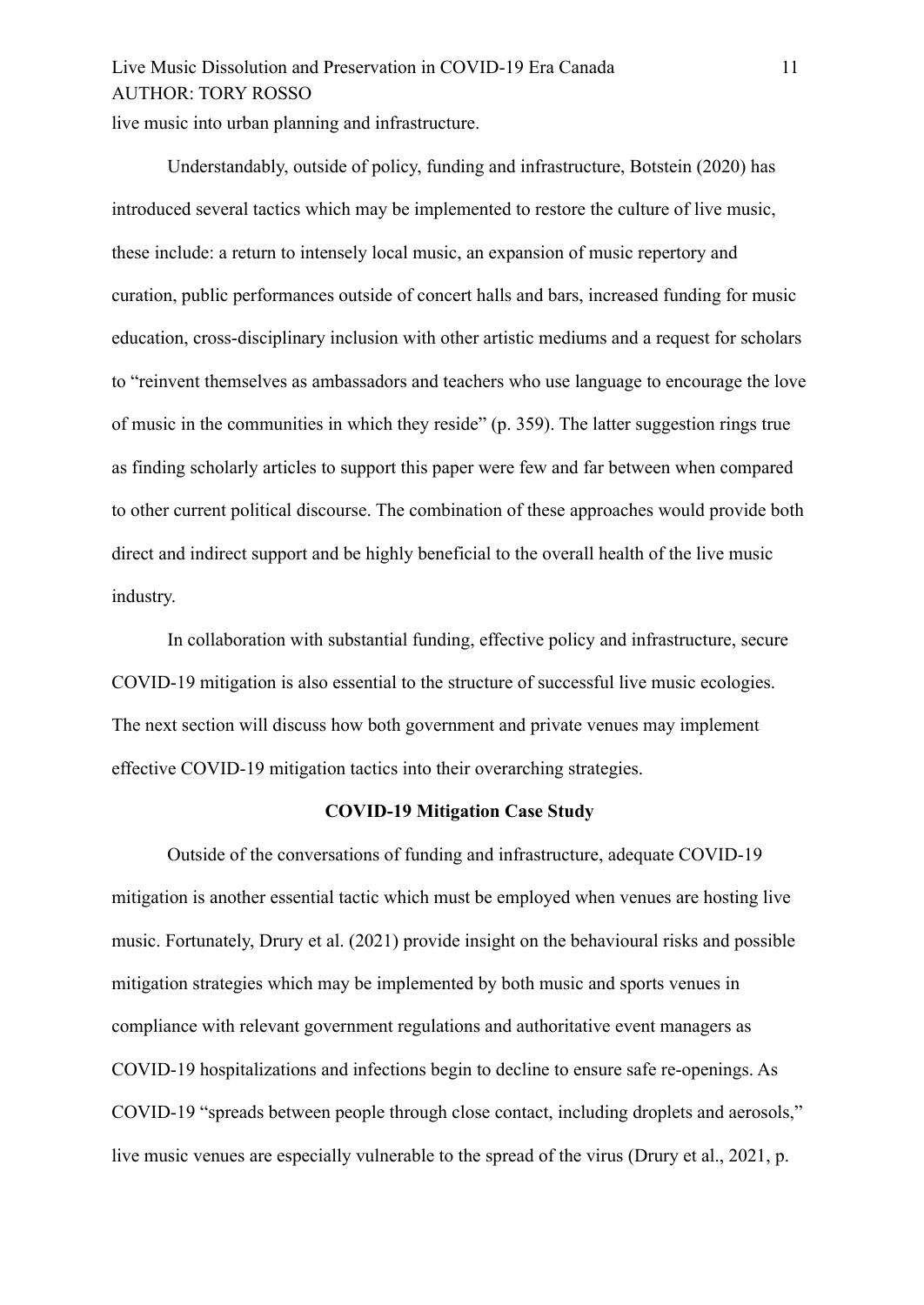# Live Music Dissolution and Preservation in COVID-19 Era Canada 12 AUTHOR: TORY ROSSO

2). Davies describes the challenges for organizations due to any emergency changes such as the pandemic: "Unless festival organisations are innovative in developing high-quality online alternatives, have saved for a 'rainy day', or their customers are prepared to roll their ticket purchases over to next year, they are at risk of liquidation without government intervention, as per many of the small-medium enterprises within the tourism and hospitality sectors. In reality, short-term intervention by the government may provide some initial help" (Davies, 2020, p. 186).

Their study describes several key variables aimed at deciphering public behaviour regarding the virus including group identities (dominant ideologies of a particular crowd), norms (how a particular group interacts physically and psychologically) and trends in public behaviour, citing "focus on proximity behaviours, since physical distancing has been a key mechanism for preventing transmission" (Drury et al., 2021, p. 3). Drury et al. also noted key behaviours to deliver a COVID-19 mitigated event include managing crowd flow and density, mask enforcement, effectively located hand-hygiene stations and minimizing shared-touch surfaces (p. 4). For maximum effectiveness, it is recommended the preceding suggestions shall be coupled with positively reinforced COVID-19 messaging and of course frequent cleaning at venues (p. 5).

The authors reiterated the effectiveness of their strategies by confirming their "recommendations for a communication strategy that will enable the public and staff to engage with these behaviours is based on what we know about the identity processes and social norms that govern behaviour" (Drury et al., 2021, p. 4). By implementing the suggested tactics, music and sports venues can greatly mitigate COVID-19 infections at their venues (Drury et al., 2021).

### **Conclusion**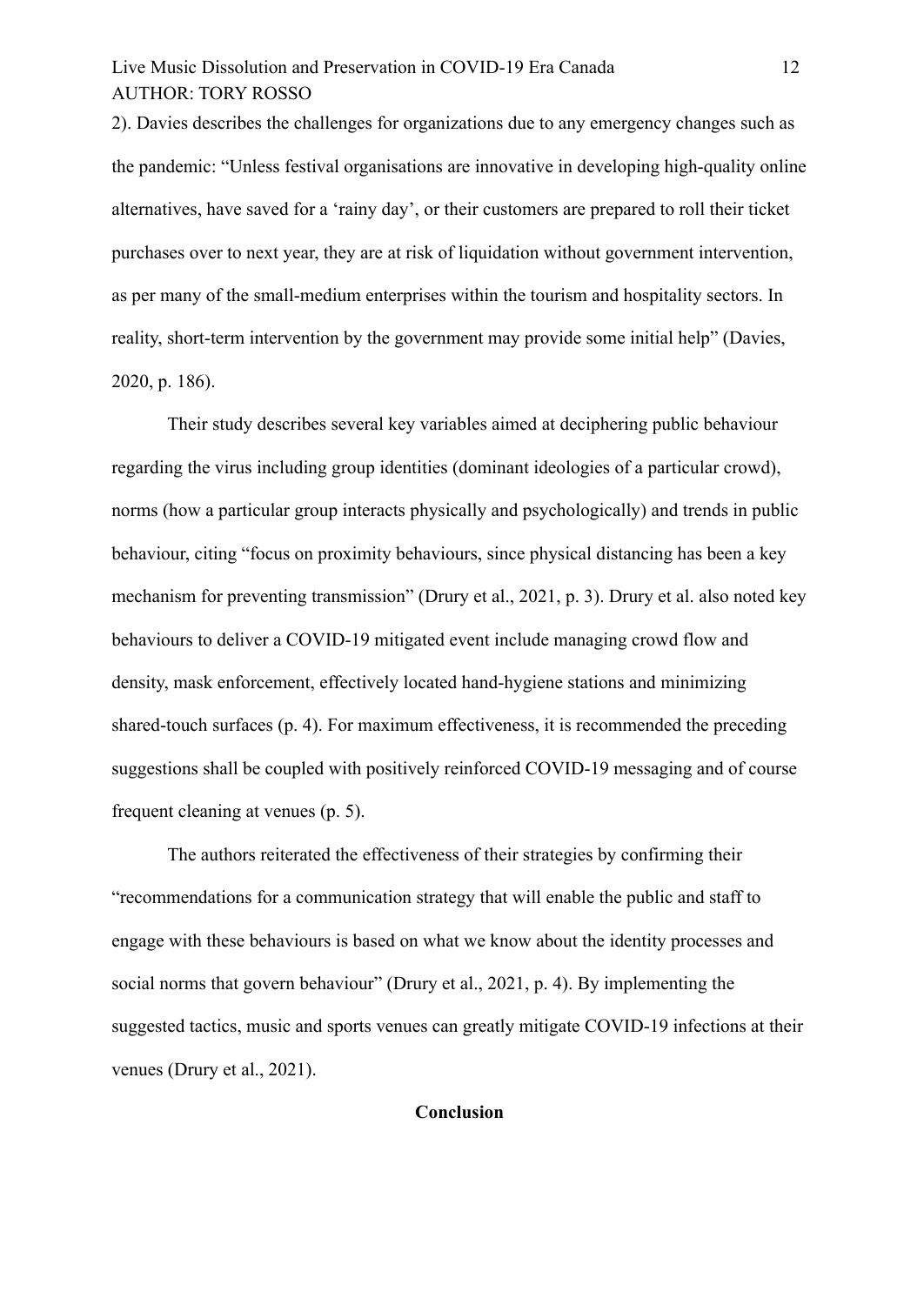# Live Music Dissolution and Preservation in COVID-19 Era Canada 13 AUTHOR: TORY ROSSO

The effects of the COVID-19 pandemic on already struggling live music communities must not go unnoticed. From the data gathered, anecdotal evidence and the case study provided in this text, it is eye opening to witness how such an incubator of culture, social fitness and economic contribution may become neglected in these unprecedented times. Live music venues were the first to close and the last to open in the COVID-19 pandemic. Their existence thrives on public support and effective infrastructure. While many politicians and policy makers may be removed from the cultural hub which is live music, it is imperative they are made aware and properly respond to this lesser known 'pandemic.' By implementing a progressive amalgamation of government and organisational funding, effective infrastructure and policy, foundational cultural indoctrination, and secure COVID-19 mitigation, it is entirely possible for live music to exist as the thriving pantheon it once was.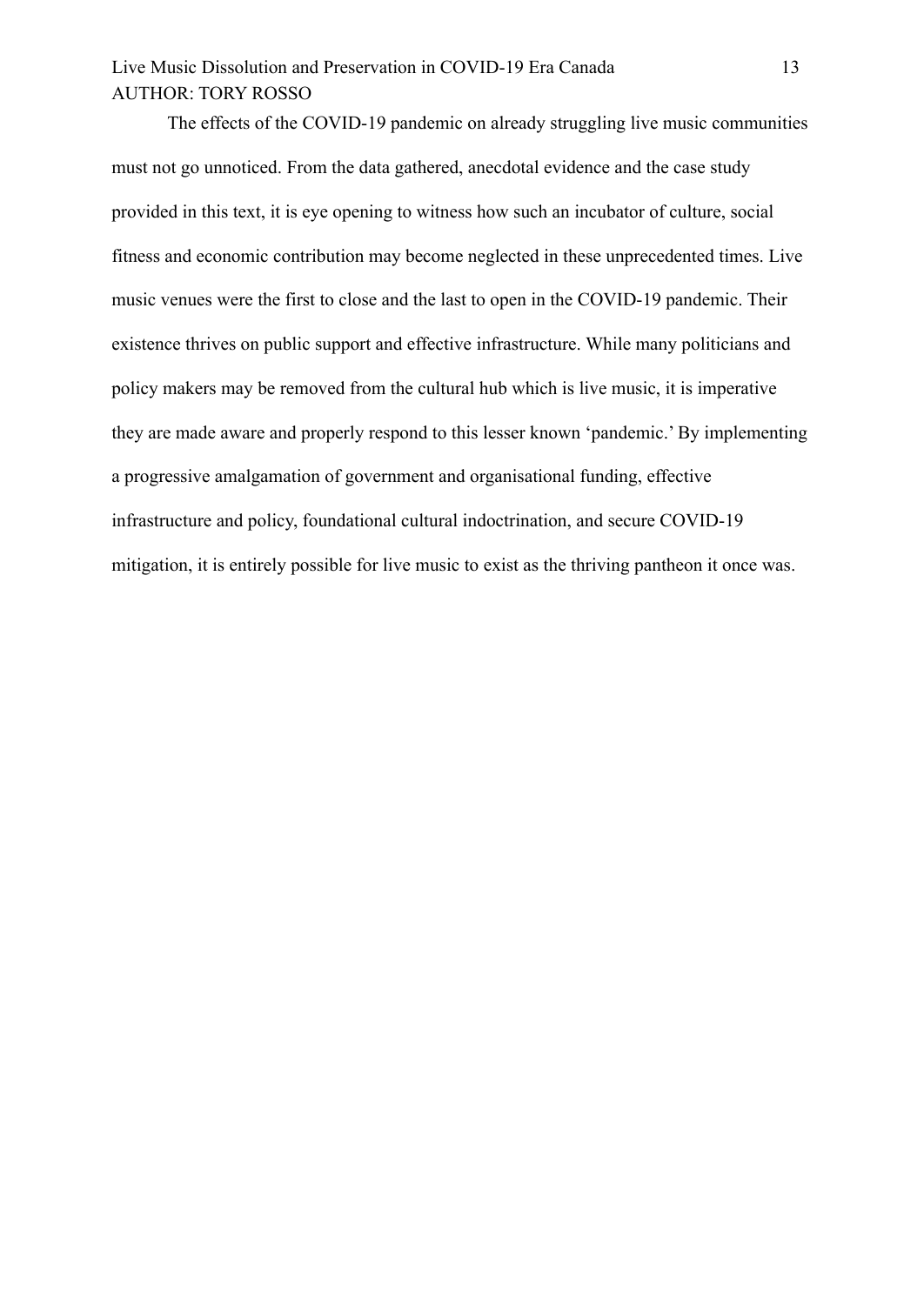#### **References**

Auger, N. (2020). CANADA'S LIVE MUSIC INDUSTRY: DETERMINATION &

RESILIENCY IN THE FACE OF THE PANDEMIC. *Professional Sound, 31*(6), 9.

[http://libproxy.mtroyal.ca/login?url=https://www.proquest.com/trade-journals/canada](http://libproxy.mtroyal.ca/login?url=https://www.proquest.com/trade-journals/canadas-live-music-industry-determination-amp/docview/2488274010/se-2?accountid=1343)

[s-live-music-industry-determination-amp/docview/2488274010/se-2?accountid=1343](http://libproxy.mtroyal.ca/login?url=https://www.proquest.com/trade-journals/canadas-live-music-industry-determination-amp/docview/2488274010/se-2?accountid=1343)

- Behr, Brennan, M., & Cloonan, M. (2016). Cultural value and cultural policy: some evidence from the world of live music. *International Journal of Cultural Policy*, *22*(3), 403–418. <https://doi.org/10.1080/10286632.2014.987668>
- Botstein, L. (2020). The Future of Music in America: The challenge of the COVID-19 pandemic. *The Musical Quarterly*, *102*(4), 351–360.

<https://doi.org/10.1093/musqtl/gdaa007>

Canada: Government of Canada Investments of \$70 Million to Support Canada's Artists and Live Music Sector. (2021). *MENA Report*,

[http://libproxy.mtroyal.ca/login?url=https://www.proquest.com/trade-journals/canada](http://libproxy.mtroyal.ca/login?url=https://www.proquest.com/trade-journals/canada-government-investments-70-million-support/docview/2559167881/se-2?accountid=1343) [-government-investments-70-million-support/docview/2559167881/se-2?accountid=1](http://libproxy.mtroyal.ca/login?url=https://www.proquest.com/trade-journals/canada-government-investments-70-million-support/docview/2559167881/se-2?accountid=1343) [343](http://libproxy.mtroyal.ca/login?url=https://www.proquest.com/trade-journals/canada-government-investments-70-million-support/docview/2559167881/se-2?accountid=1343)

- Davies, K. (2020). Festivals Post covid-19. *Leisure Sciences*, *43*(1-2), 184–189. <https://doi.org/10.1080/01490400.2020.1774000>
- Drury, J., Rogers, M. B., Marteau, T. M., Yardley, L., Reicher, S., & Stott, C. (2021). Re-opening live events and large venues after covid-19 'lockdown': Behavioural risks and their mitigations. *Safety Science*, *139*, 105243. <https://doi.org/10.1016/j.ssci.2021.105243>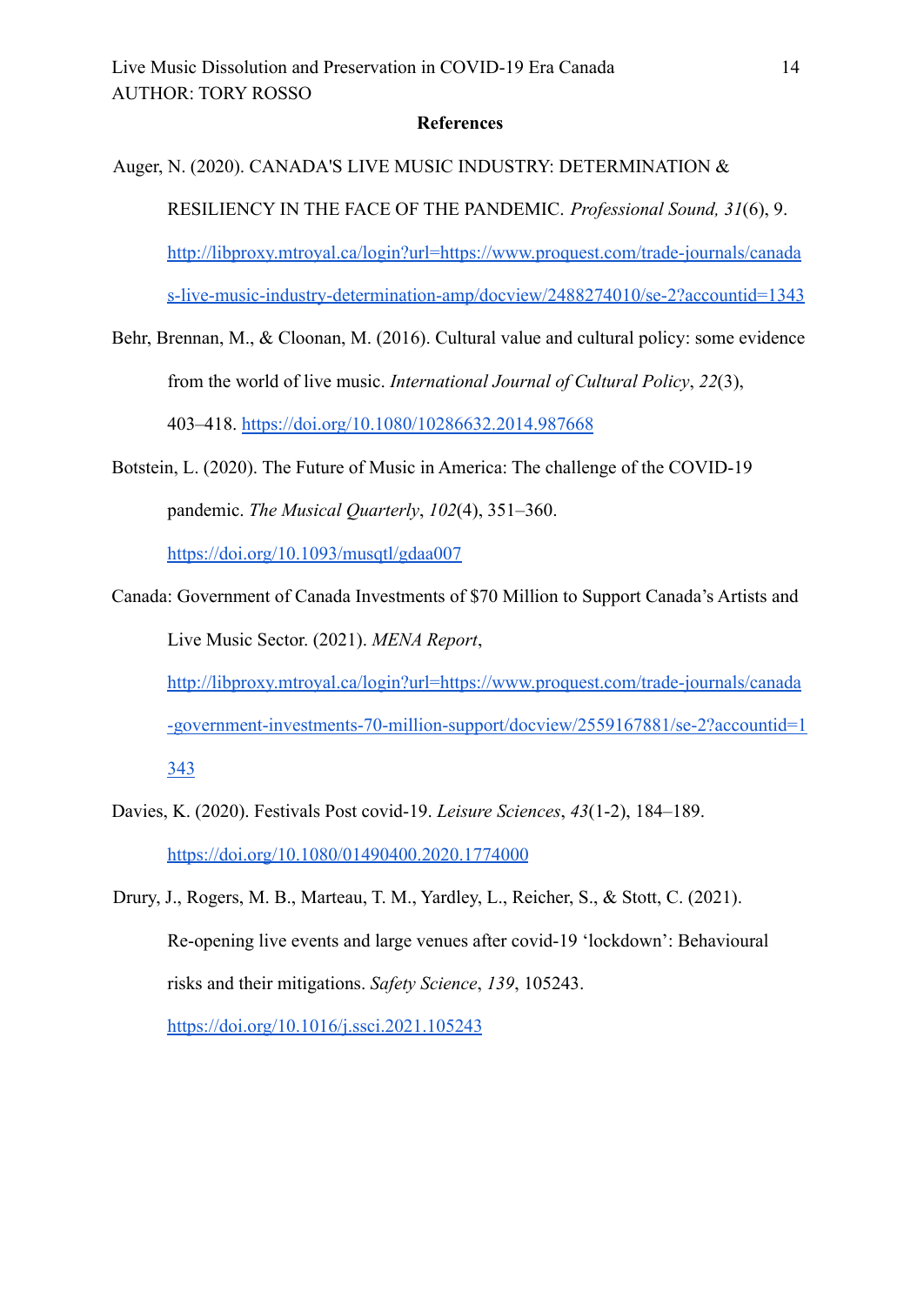Live Music Dissolution and Preservation in COVID-19 Era Canada 15 AUTHOR: TORY ROSSO EU boost for culture: News: European parliament. EU boost for culture | News | European Parliament. (2021, May 20). Retrieved December 9, 2021, from [https://www.europarl.europa.eu/news/en/headlines/society/20210512STO04005/eu-b](https://www.europarl.europa.eu/news/en/headlines/society/20210512STO04005/eu-boost-for-culture)

[oost-for-culture](https://www.europarl.europa.eu/news/en/headlines/society/20210512STO04005/eu-boost-for-culture).

Funding. Canada Council for the Arts. (n.d.). Retrieved December 9, 2021, from <https://canadacouncil.ca/funding>.

- Gloor, S. (2020). Amplifying music: A gathering of perspectives on the resilience of live music in communities during the early stages of the COVID-19 ERA. *Journal of the Music and Entertainment Industry Educators Association*, *20*(1), 13–43. <https://doi.org/10.25101/20.1>
- Heritage, C. (2021, August 13). Government of Canada. *Canada.ca*. Retrieved December 6, 2021, from

<https://www.canada.ca/en/canadian-heritage/services/funding/music-fund.html>.

- Info source. Canada Council for the Arts. (n.d.). Retrieved December 9, 2021, from [https://canadacouncil.ca/about/public-accountability/info-source.](https://canadacouncil.ca/about/public-accountability/info-source)
- Marrone, J. V., Resetar, S. A., & Schwam, D. (2020, August 4). *The pandemic is a disaster for artists*. RAND Corporation. Retrieved December 10, 2021, from [https://www.rand.org/blog/2020/07/the-pandemic-is-a-disaster-for-artists.html.](https://www.rand.org/blog/2020/07/the-pandemic-is-a-disaster-for-artists.html)
- Neller, M. A. (2021). Life on pause: Coping with loss as a musician in a pandemic. *Rock Music Studies*, 8(1), 3–6. <https://doi.org/10.1080/19401159.2020.1852775>
- Van der Hoeven, A., & Hitters, E. (2019). The social and cultural values of live music: Sustaining Urban Live Music ecologies. *Cities*, *90*, 263–271. <https://doi.org/10.1016/j.cities.2019.02.015>
- Victoria, A. (2011). The economic, social and cultural contribution of venue-based live music in Victoria. *Barton, ACT*.